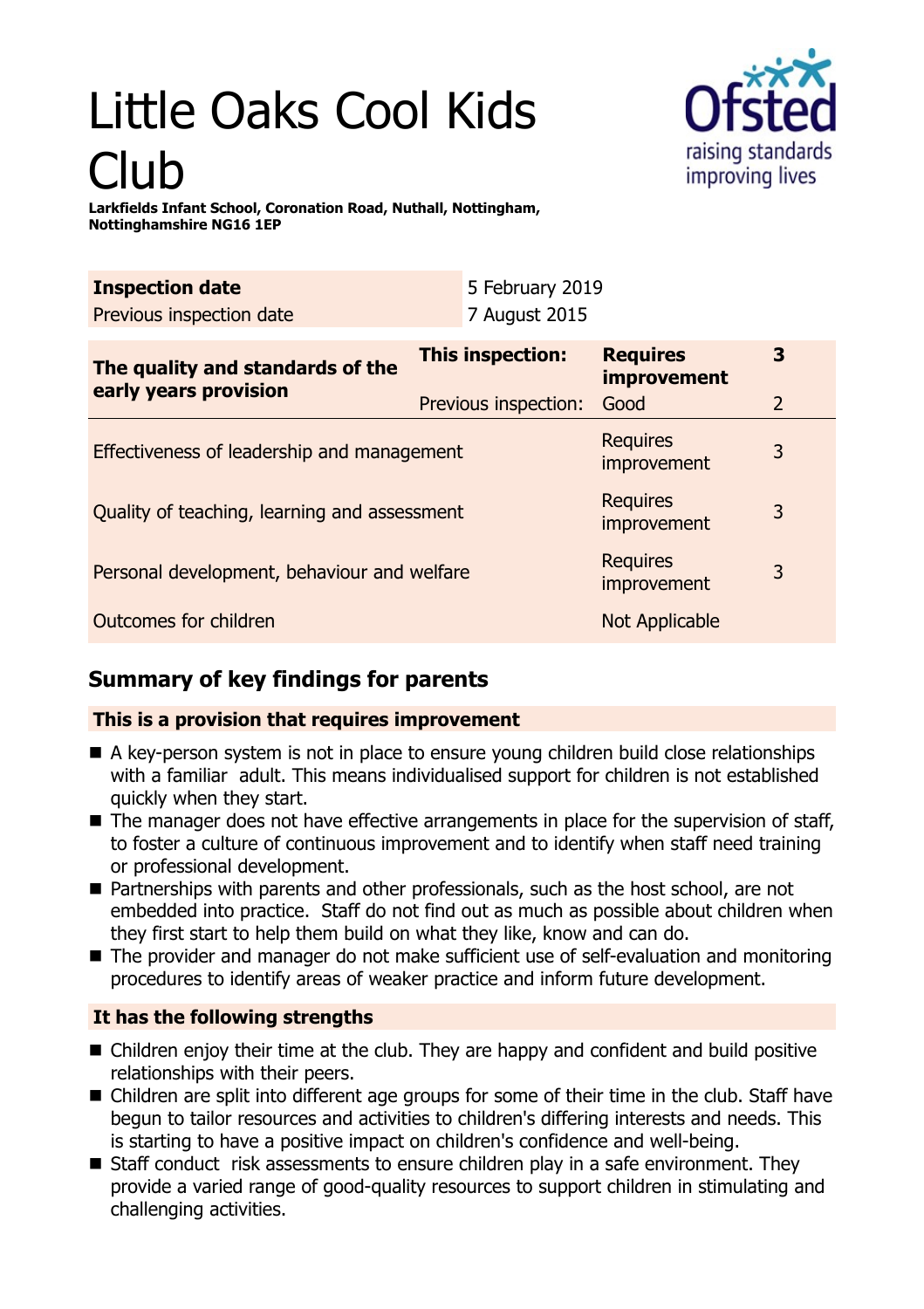## **What the setting needs to do to improve further**

#### **To meet the requirements of the early years foundation stage and Childcare Register the provider must:**

|                                                                                                                                                                                                                                                      | Due date   |
|------------------------------------------------------------------------------------------------------------------------------------------------------------------------------------------------------------------------------------------------------|------------|
| ensure a key person is assigned to each child in the early years<br>age range to enable staff to establish children's care and learning<br>needs when they first start                                                                               | 28/02/2019 |
| improve the quality of supervision and performance management,<br>to effectively identify weaknesses in staff practice, ensure all staff<br>know what they must do to continually improve their skills and to<br>foster a culture of mutual support. | 28/02/2019 |

#### **To further improve the quality of the early years provision the provider should:**

- $\blacksquare$  find more ways to maximise partnership working with parents and other professionals, such as the host school, to help staff find out as much as possible about children before they start and for children to benefit even more from a shared approach to their care and learning
- strengthen the effectiveness of self-evaluation so breaches in requirements and areas for further improvement are quickly identified and addressed.

#### **Inspection activities**

- The inspector observed children engaging in activities in the indoor and outdoor areas.
- $\blacksquare$  The inspector spoke to staff and children at appropriate times during the inspection.
- $\blacksquare$  The inspector held meetings with the provider, deputy manager and the manager. She looked at relevant documentation and evidence of the suitability of staff working in the club. The inspector discussed the arrangements for self-evaluation with the manager.
- $\blacksquare$  The inspector took account of the views of parents spoken to on the day of the inspection.
- The inspector observed staff's interaction with children indoors and outdoors and evaluated these with the deputy manager.

**Inspector** Carly Polak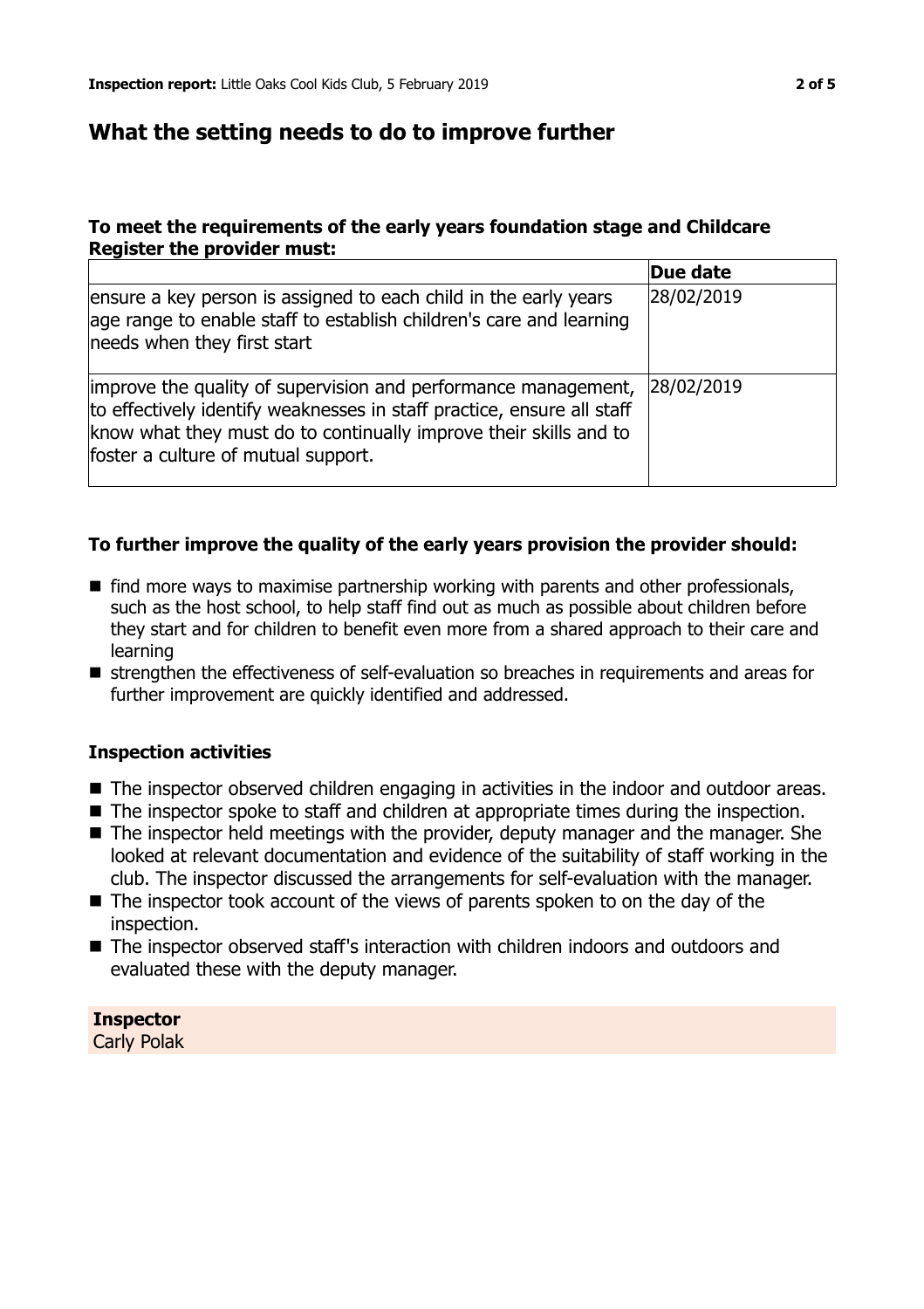## **Inspection findings**

#### **Effectiveness of leadership and management requires improvement**

The provider is well qualified and experienced. However, she does not disseminate her knowledge and skills to further support and supervise management and staff. Current arrangements for supervisions are not fully effective in developing the quality of staff interactions and good practice, overall. Self-evaluation has not been used to ensure continuous improvement. Nevertheless, the manager has started to reflect on the dayto-day running of the club. He seeks the views of parents and children regarding activities and experiences. For example, before a computer was introduced to the setting, he discussed this with parents and took account of their views. The arrangements for safeguarding are effective. The manager has ensured staff now have a current paediatric first-aid certificate. This helps to keep children safe while in the club and on outings. The manager and staff have a suitable knowledge and understanding of their safeguarding responsibilities. They are aware of the possible signs of abuse and know what to do should they be concerned about a child's welfare. Staff have formed relationships with parents and liaise with the host school to share basic information about children. However, this is not fully embedded to benefit children when they first start at the club and to continue to complement their learning.

#### **Quality of teaching, learning and assessment requires improvement**

Staff miss opportunities to fully complement and guide children's care and learning because they do not gather detailed information from parents and the host school. Nevertheless, children are active learners and eager to take part in activities. Overall, staff plan a variety of activities and experiences to support children to enjoy their time at the holiday club and when attending after school. Staff help children to enhance their literacy skills. Children choose to make marks, form letters and clearly write their names on paper. Children show an understanding of each other as children of different ages work together, share and help each other. For instance, one child holds sticky tape while another uses scissors to make the task easier. Children enjoy building a wooden castle. They develop their thinking skills as they try to make pieces fit together. Staff help to develop younger children's language skills and add to their vocabulary as they introduce words, such as cement mixer.

#### **Personal development, behaviour and welfare require improvement**

The provider does not implement a key-person system. This means that early years children miss out on a settled relationship with a specific person who takes responsibility for tailoring their care to meet their individual needs. However, generally, children are settled and build friendships with staff and peers, which supports their personal, social and emotional development. Outdoor play is a regular activity which helps to promote children's health and physical development. Staff praise children to promote their confidence and help raise their self-esteem. They provide children with opportunities to make healthy choices. Staff support children's growing independence and give them plenty of opportunities to take responsibility for small tasks. For example, children enjoy using the dustpan and brush to help tidy up after tea. Outings and off-site experiences are regularly arranged in the holidays. Staff also use these opportunities to help children develop an understanding of other people and the wider community.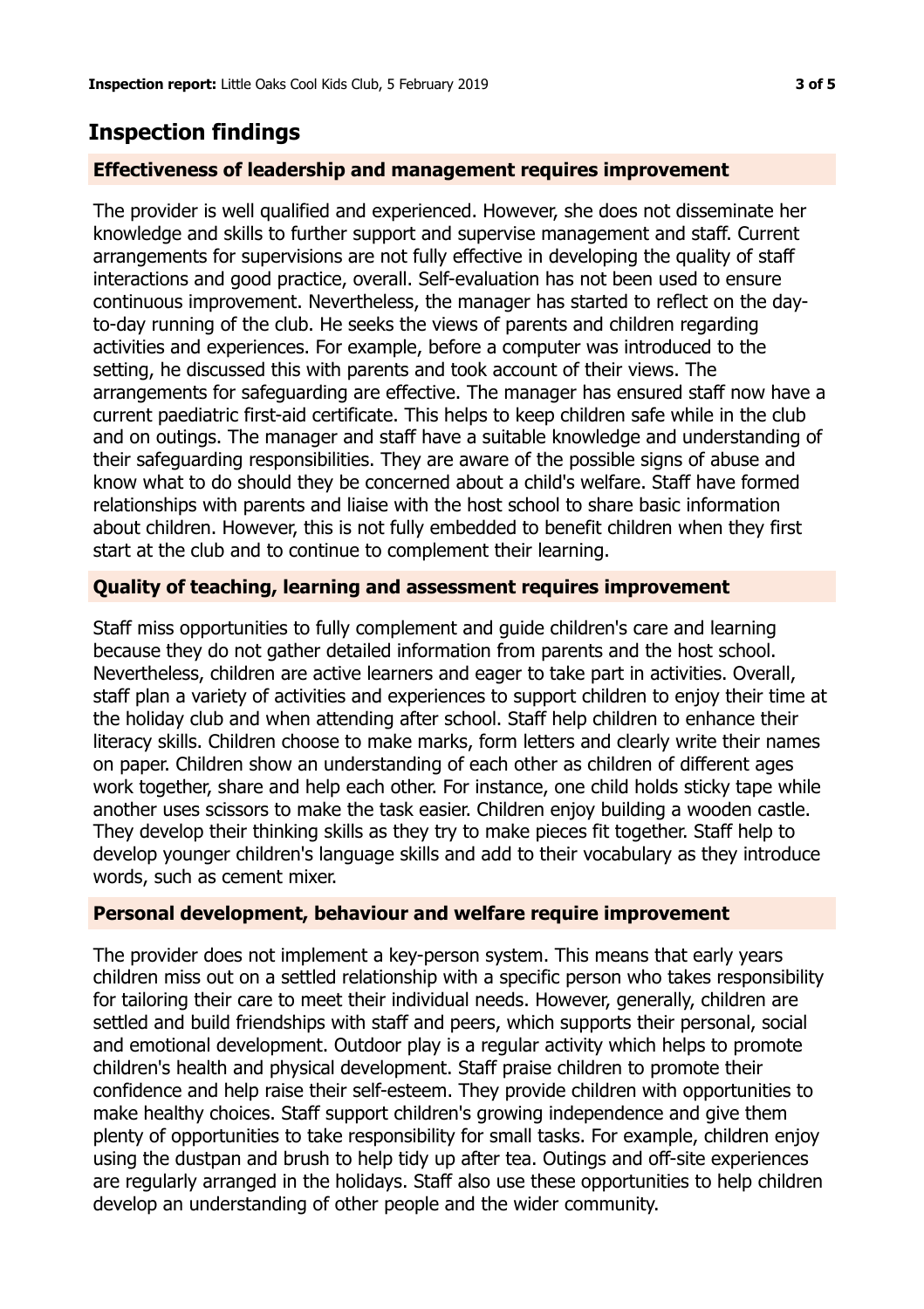## **Setting details**

| Unique reference number                             | EY270980                                                                             |
|-----------------------------------------------------|--------------------------------------------------------------------------------------|
| <b>Local authority</b>                              | Nottinghamshire County Council                                                       |
| <b>Inspection number</b>                            | 10065286                                                                             |
| <b>Type of provision</b>                            | Childcare on non-domestic premises                                                   |
| <b>Registers</b>                                    | Early Years Register, Compulsory Childcare<br>Register, Voluntary Childcare Register |
| Day care type                                       | Out-of-school day care                                                               |
| Age range of children                               | 4 - 11                                                                               |
| <b>Total number of places</b>                       | 42                                                                                   |
| Number of children on roll                          | 78                                                                                   |
| Name of registered person                           | Little Oaks Limited                                                                  |
| <b>Registered person unique</b><br>reference number | RP521710                                                                             |
| Date of previous inspection                         | 7 August 2015                                                                        |
| Telephone number                                    | 07989 392 633                                                                        |

Little Oaks Cool Kids Club registered in 2003. The club employs 11 members of childcare staff. Of these, one holds an appropriate level 3 early years qualification. The provider has early years professional status. The club opens Monday to Friday during term time. Sessions are from 7.30am to 9am and 3.15pm to 6pm. It also opens during the school holidays from 7.30am to 6pm.

This inspection was carried out by Ofsted under sections 49 and 50 of the Childcare Act 2006 on the quality and standards of provision that is registered on the Early Years Register. The registered person must ensure that this provision complies with the statutory framework for children's learning, development and care, known as the early years foundation stage.

Any complaints about the inspection or the report should be made following the procedures set out in the guidance Complaints procedure: raising concerns and making complaints about Ofsted, which is available from Ofsted's website: www.ofsted.gov.uk. If you would like Ofsted to send you a copy of the guidance, please telephone 0300 123 4234, or email [enquiries@ofsted.gov.uk.](mailto:enquiries@ofsted.gov.uk)